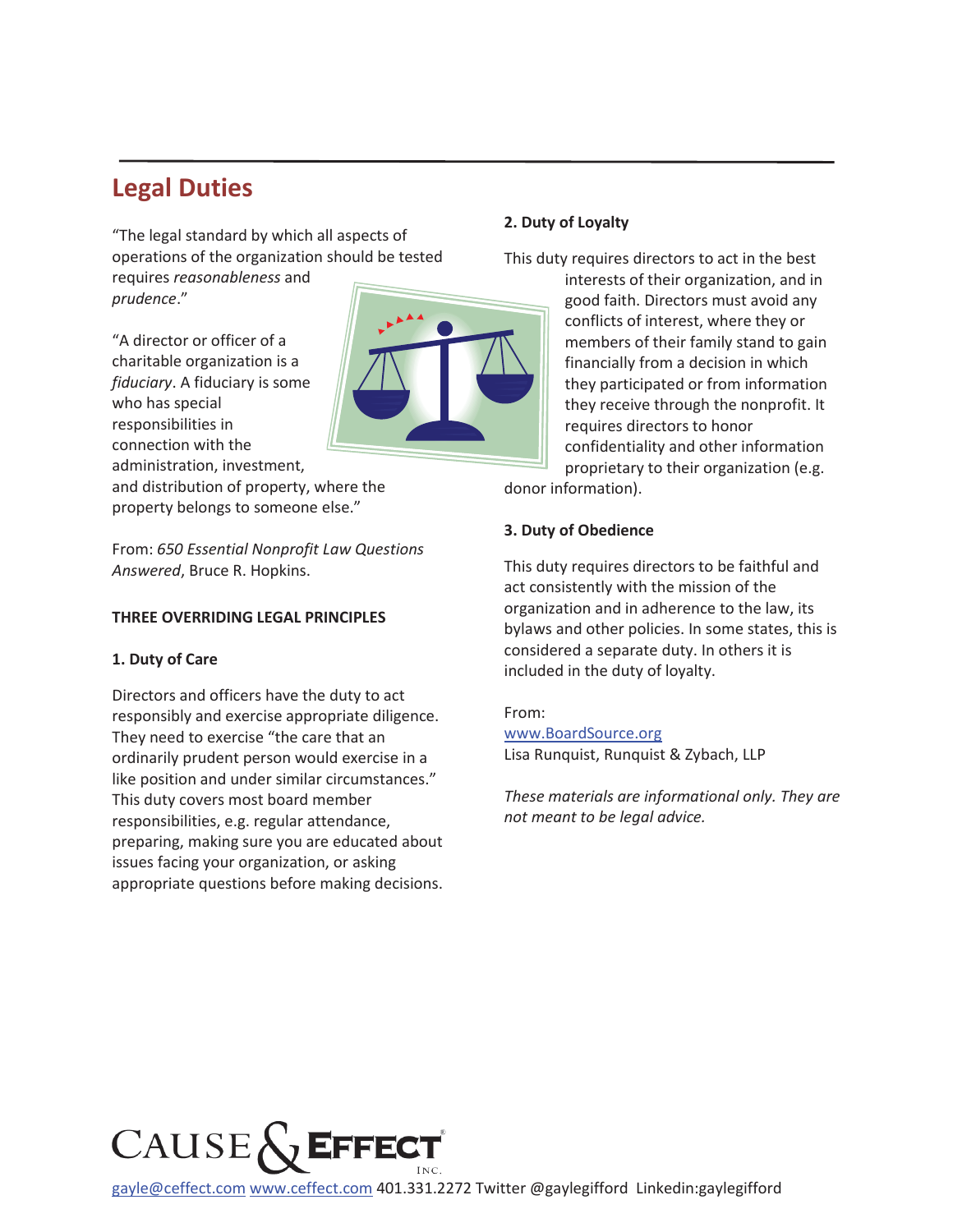# CAUSE & EFFECT

## **The Work of your Nonprofit Board**

| <b>Board</b>                                 | I. Community                                                                                                                                                                       | II. Wise Stewardship/                                                                                                                                                                                | III. Quality Governance/                                                                                                                                                                                                                                                                     |
|----------------------------------------------|------------------------------------------------------------------------------------------------------------------------------------------------------------------------------------|------------------------------------------------------------------------------------------------------------------------------------------------------------------------------------------------------|----------------------------------------------------------------------------------------------------------------------------------------------------------------------------------------------------------------------------------------------------------------------------------------------|
| Responsibilities/                            | Betterment/                                                                                                                                                                        | <b>Organizational Health</b>                                                                                                                                                                         | <b>Intentional Practice</b>                                                                                                                                                                                                                                                                  |
| <b>Functions</b>                             | <b>Mission Achievement</b>                                                                                                                                                         |                                                                                                                                                                                                      |                                                                                                                                                                                                                                                                                              |
| Definition of<br><b>Success</b>              | Our Board has identified<br>what difference our<br>organization will make in<br>our community or for our<br>clients                                                                | Our organization has built<br>the resilient capacity,<br>resources and commitment<br>that will achieve our<br>mission objectives now and<br>in the future. We are wise<br>stewards of our resources. | We define what<br>excellent governance<br>looks like. We deliver on<br>our commitments with<br>integrity, respect,<br>competence & ethical<br>behavior.                                                                                                                                      |
| Questions that<br>every board<br>must answer | What does our<br>community look like and<br>what are the changes we<br>should plan for?                                                                                            | What competencies,<br>knowledge, skills and<br>leadership qualities do we<br>need in our CEO?                                                                                                        | What values are<br>unwilling to<br>compromise?                                                                                                                                                                                                                                               |
|                                              | What does our<br>community [or our<br>clients] need?<br>What is the gap we are<br>filling?<br>What good are we trying<br>to accomplish?<br>For whom?<br>By when?<br>At what price? | What capacity do we need<br>now to execute results?<br>What capacity will we need<br>in the future?<br>What does health look like<br>for our organization?                                           | How does this board add<br>value to this organization<br>- what are we<br>responsible for as a<br>group and as individuals?<br>What skills, knowledge,<br>attributes, &<br>competencies do we<br>need in our board and its<br>leadership to govern<br>effectively?<br>How do we ensure that? |
|                                              | What is our theory of<br>change?<br>What strategy will<br>achieve our desired<br>results?                                                                                          | What are we accountable<br>for? To whom? How will<br>they know?                                                                                                                                      | How will we make<br>decisions and structure<br>our work?                                                                                                                                                                                                                                     |
|                                              | How do we know that we<br>are accomplishing what<br>we set out to achieve?                                                                                                         | What level of commitment<br>do we have?                                                                                                                                                              | How will we ensure the<br>uncompromising honesty<br>& integrity required of<br>us?<br>How will we hold<br>ourselves accountable?                                                                                                                                                             |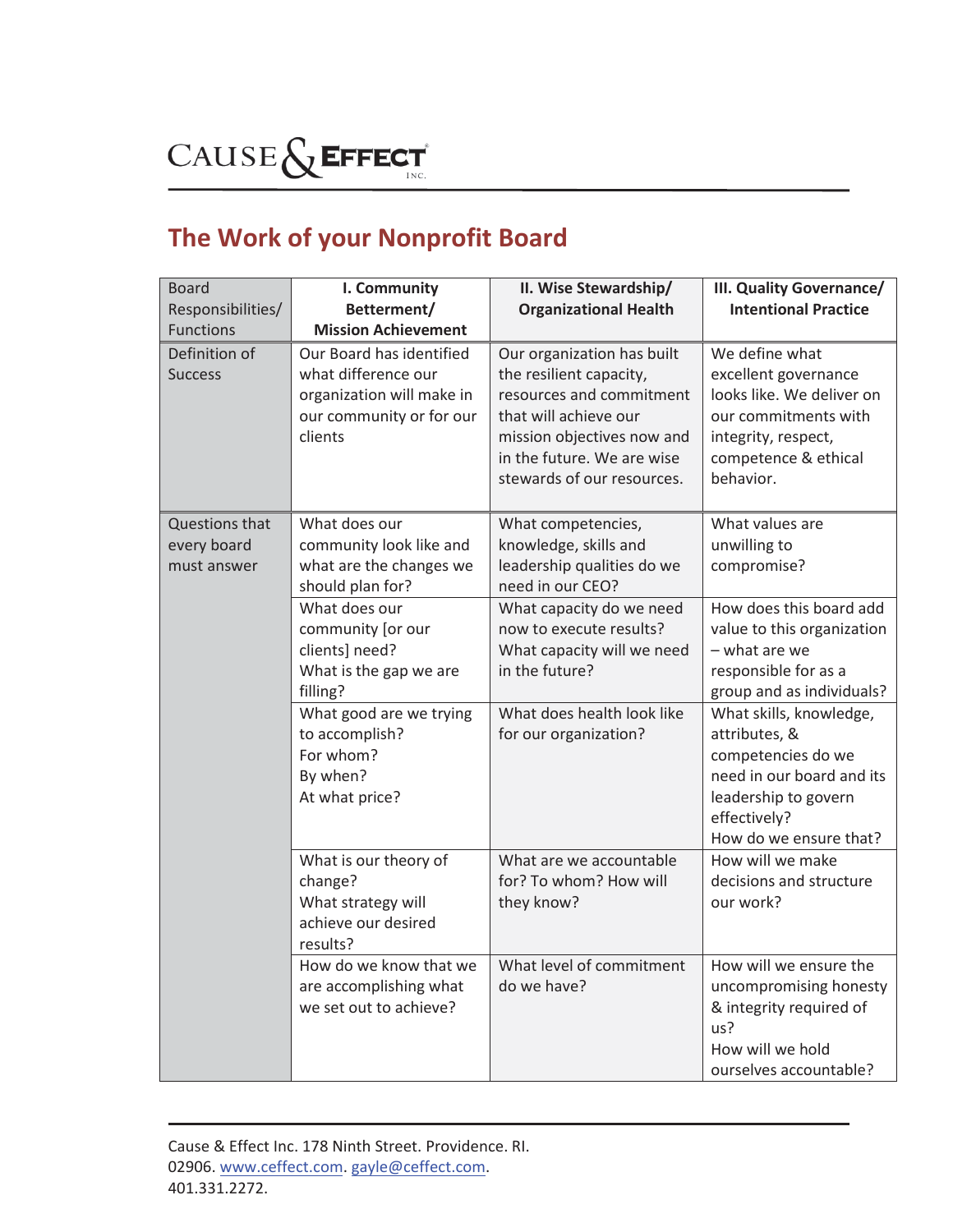## CAUSE & EFFECT

## **Core knowledge for board members**

## **External**

- Issue/industry
- Nonprofit sector peculiarities
- Local, national, international trends
- Community context

#### Internal

- Your organization's mission and programming
- Your organization's culture
- Financial structure and financial condition
- Goals, objectives and strategies
- Your key partners and funders

#### Board Specific

- $\bullet$  Bylaws
- Decision-making process and decision-rules
- **•** Board expectations and obligations
- Other board workings

## Personal

- Personal commitments
- Meeting management

## Leadership

- Meeting facilitation
- Team dynamics
- Self-knowledge